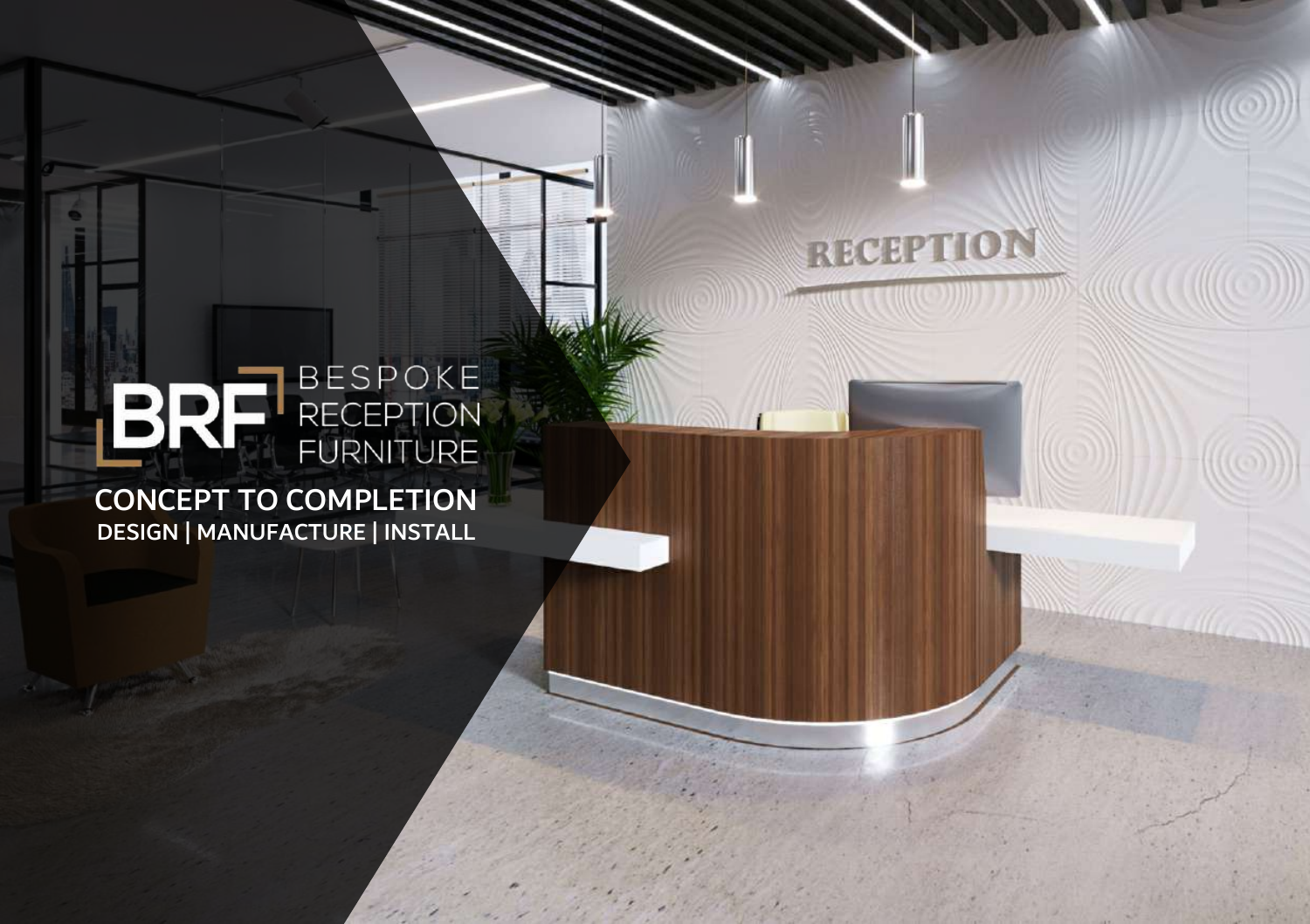

Blending unique and impressive aesthetics and seamless design, we can create a comprehensive range of receptions desks, desk counters, and chairs will enable your business to give the very best first impression. With designs to suit every style and to sit within every budget, there are no limits on how you can present your brand from the outset



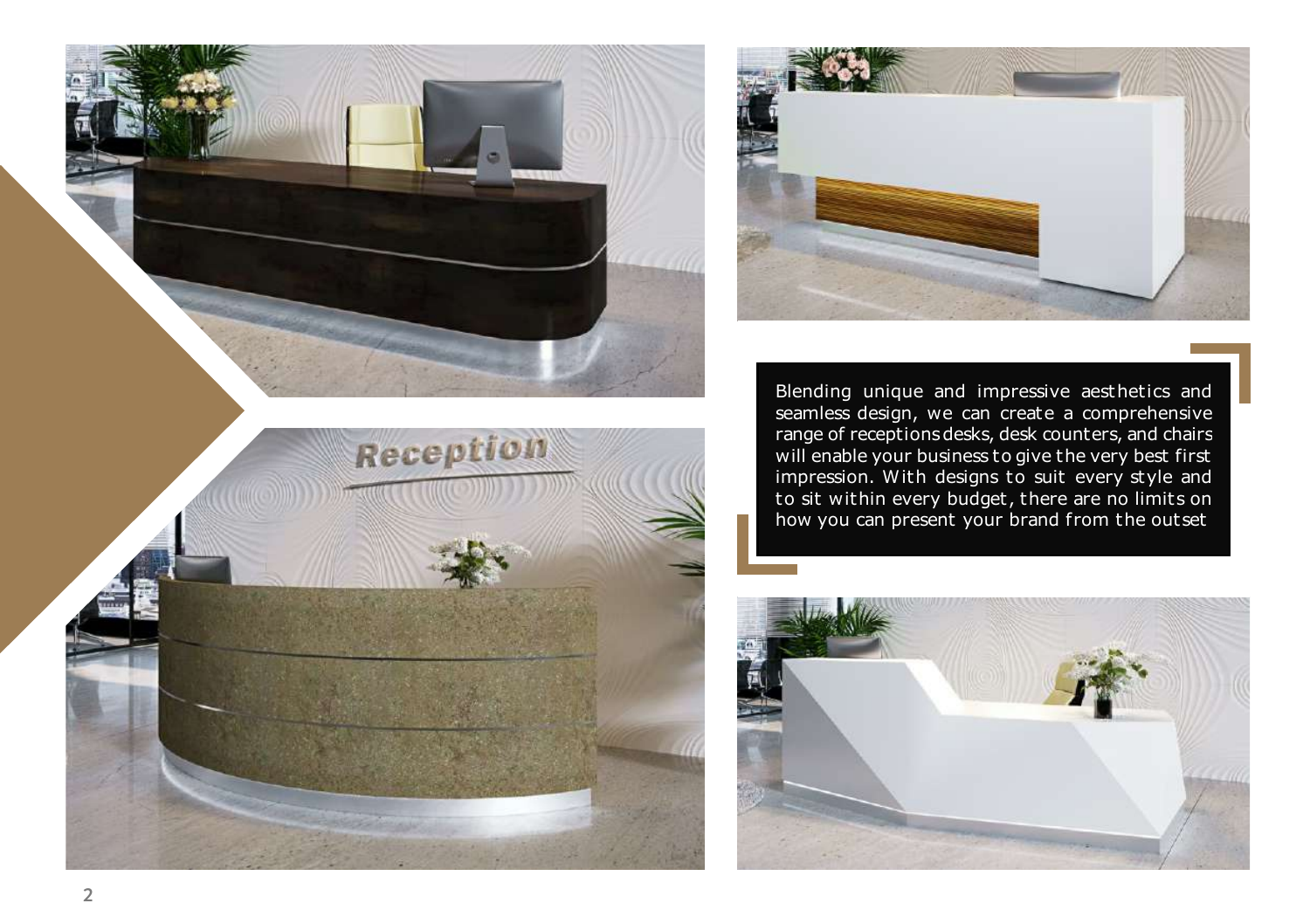

| <b>DESIGN SERVICES</b>                 | $4 - 5$   |
|----------------------------------------|-----------|
| <b>CONCEPT TO COMPLETION</b>           | $6 - 7$   |
| AFFORDABLE BESPOKE RECEPTION SOLUTIONS | 8 - 9     |
| <b>ATTENTION TO DETAIL</b>             | $10 - 11$ |

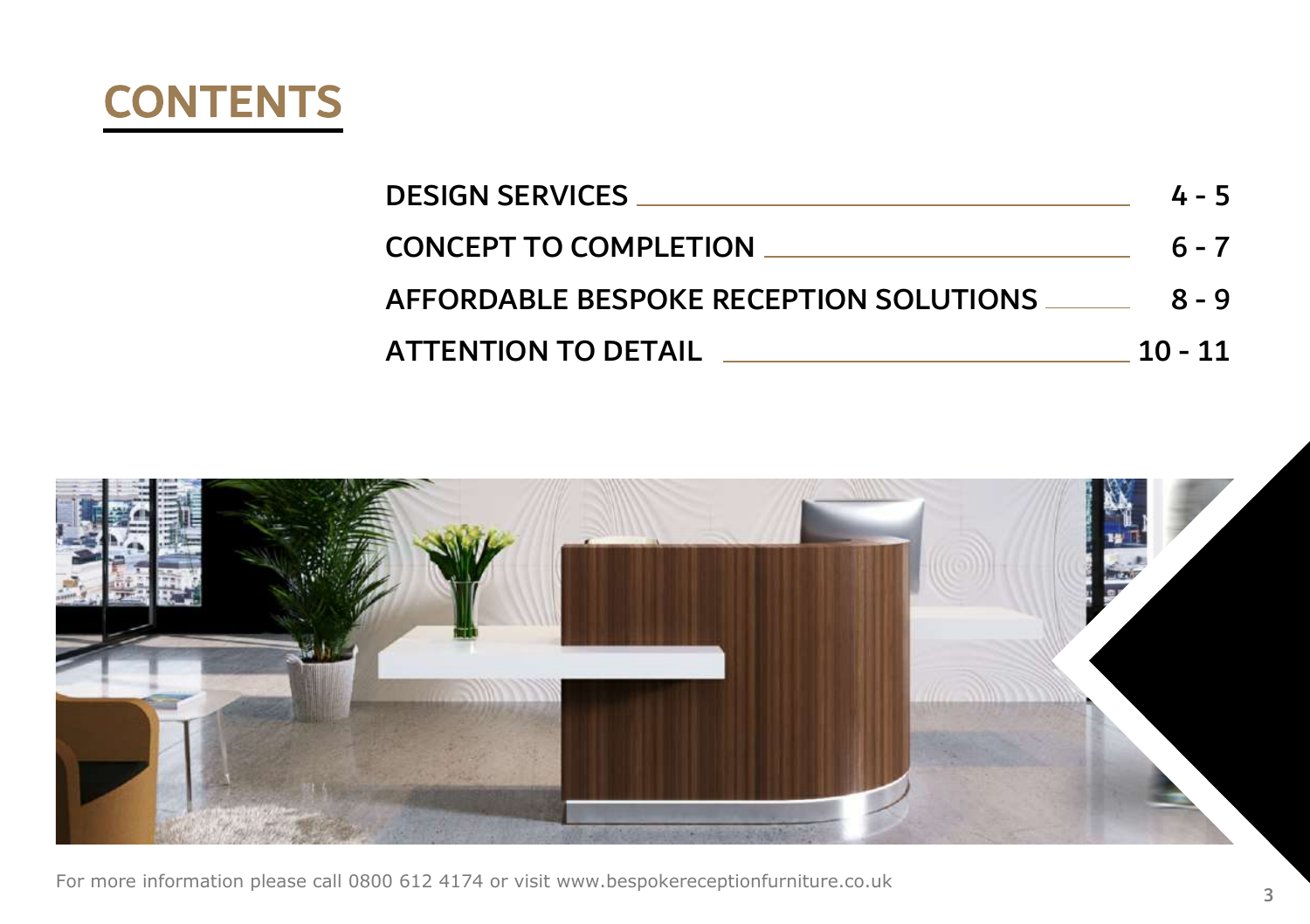## **DESIGN SERVICES**

By combining our CAD (Computer Aided Design) capabilities with our extensive knowledge and experience of the office furniture and interiors sector we are able to offer independent and impartial help with the design and planning of your new or existing reception space.

Following our initial consultation to define your objectives, we will carry out a survey to take the initial dimensions, note positions of windows, radiators, doors and columns together with any other element s we believe might be crucial in maximising the use of your floor-space.

We have three stages for designing your office space that consist of Consultation, 2D & 3D Layouts and Fully Rendered Visuals, to help determine your needs.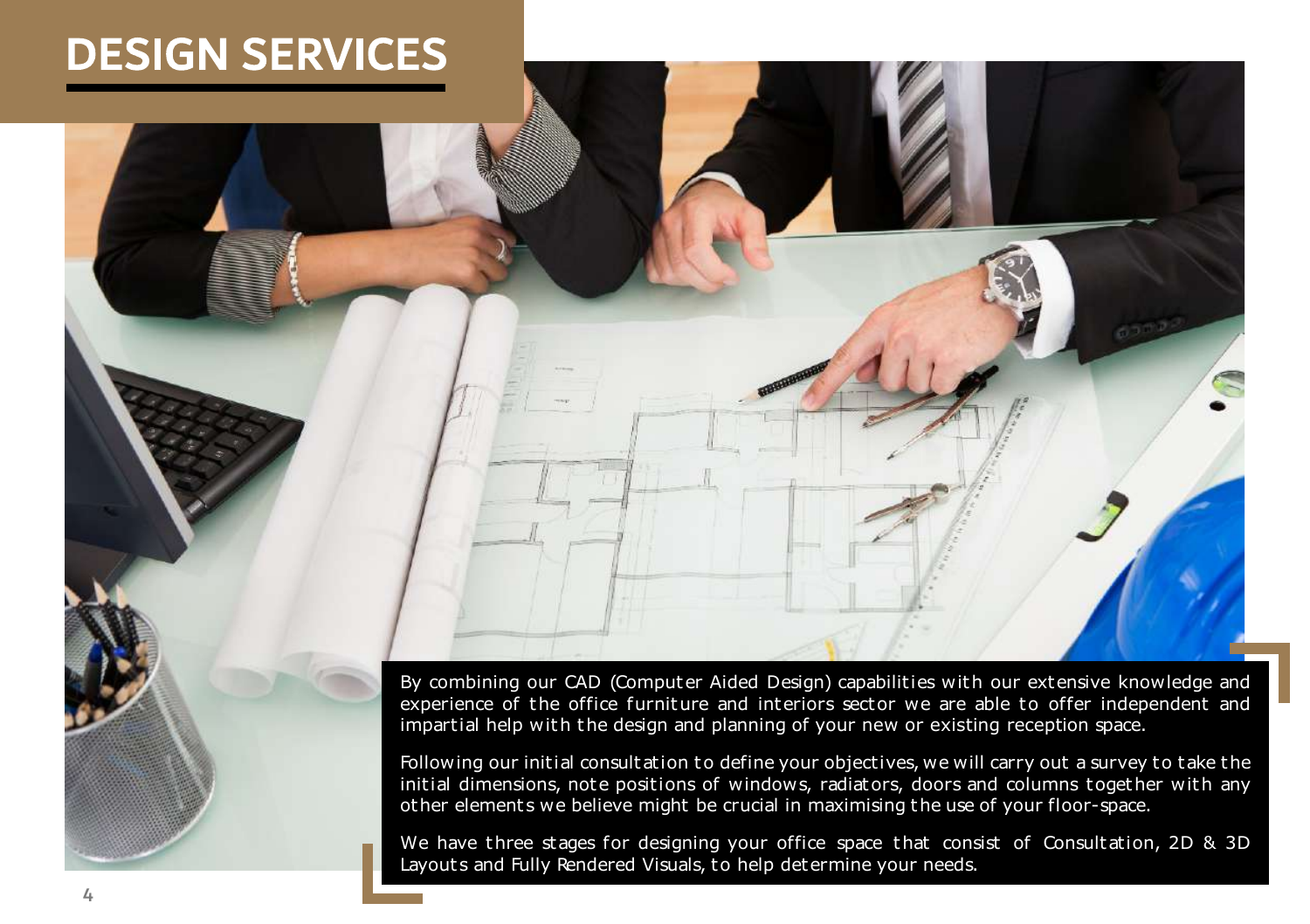## **2D & 3D LAYOUTS**



Following any amendments that may be required, we can then undertake to produce a 3D view showing a number of different perspective, this allows you to visualise your reception from any angle and helps to overcome many of the objections that can occur when planning a major refit or relocation.

Subject to approval of the previous stages, we can then assist by producing fully rendered 3D views of your workspace. Now we can st art adding colours to the office furniture products as well as wall and flooring finishes to allow you to view your finished office, this process allows you to make changes at the planning st age prior to the st art of a project and has proved beneficial to many client s.



## **RENDERED VISUALS**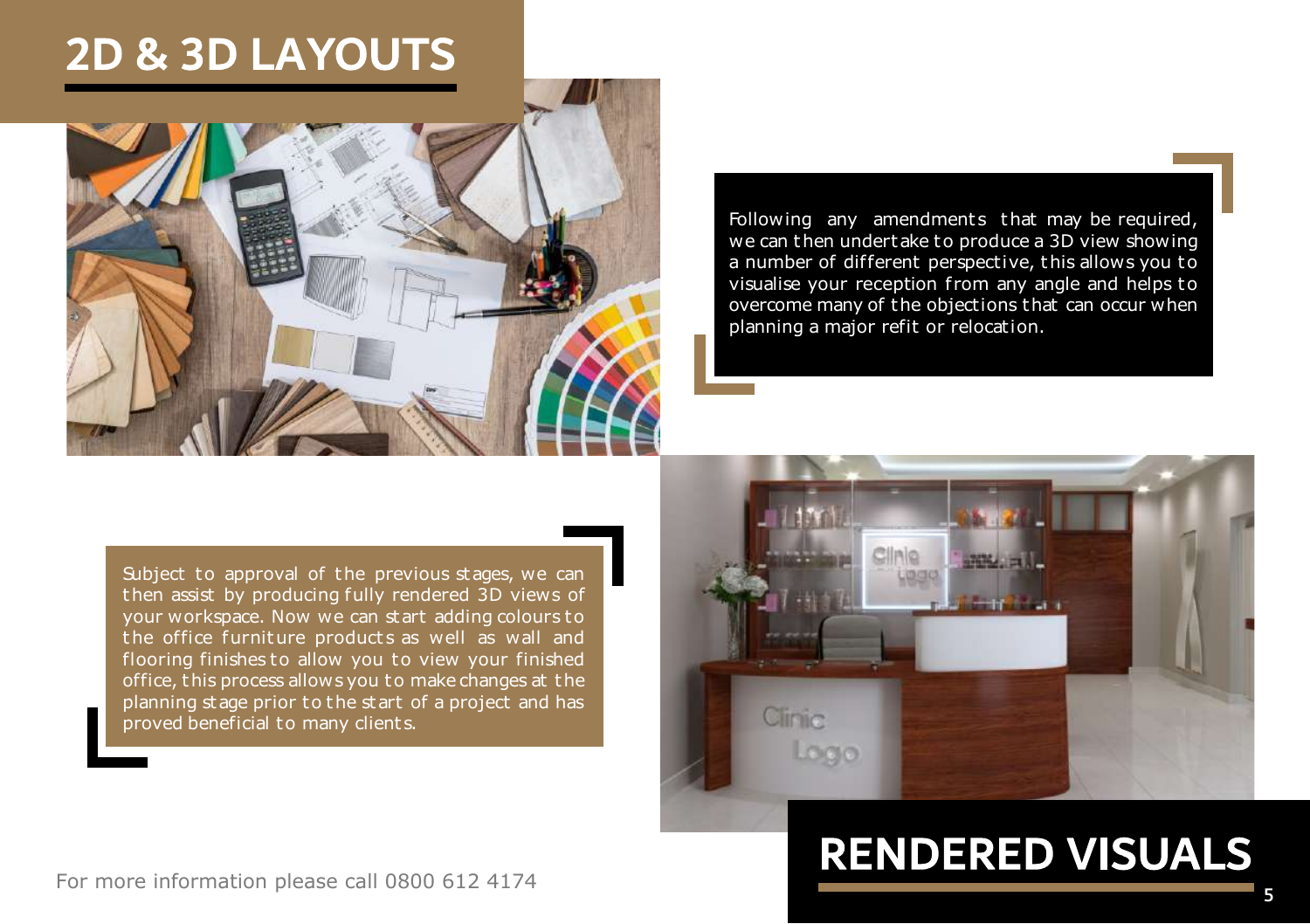Whatever the dimensions of your reception area, or the size of your budget, we can provide bespoke reception furniture solutions where it matters the most . Our reception desks can be made from a wide array of materials including functional MFC or Laminate, sleek Glass and Veneer, eye-catching Corian, minimalist Concrete, beautiful Quartz Composite and even breath- taking Natural Stone.

**CONTRACTOR** 

l

Ì

Reception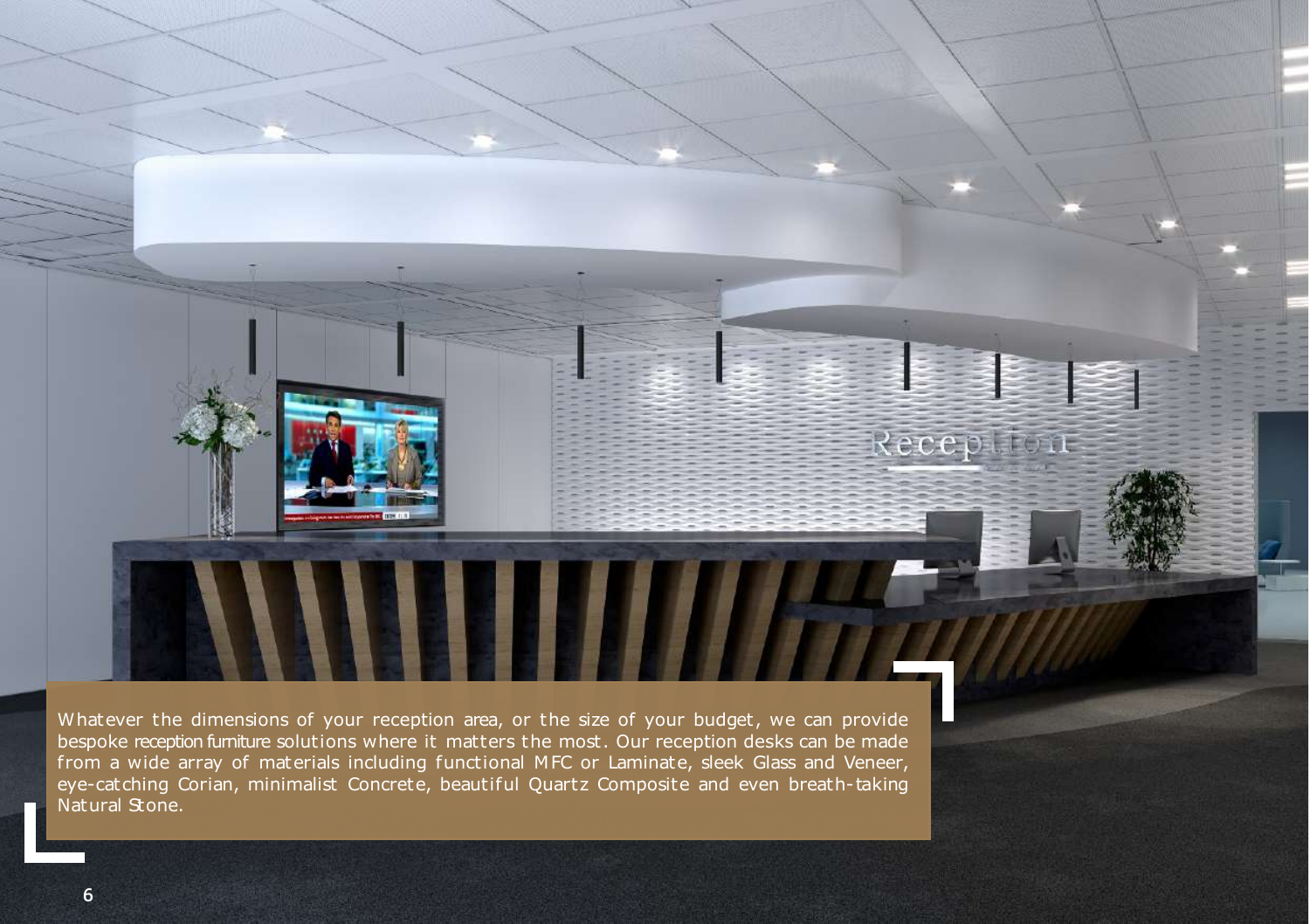#### Affordable Bespoke Reception Solutions



Model A



Model A-V





Whether you want a reception area that is warm and inviting, or something that is bold and austere, our design professionals can encapsulate your vision and bring it to life. Curved, straight or conical desks, at heights that work well in the space available will tot ally t ransform your reception area.

M ade using only the finest materials, we can creat e sumptuous spaces that are durable and hard wearing. From t raditional real wood through to thoroughly modern architectural finishes such as stone, glass or steel we can create to look you desire. We also work with a wide variety of man- made materials including acrylic, foil, reconstituted stone or Corian<sup>®</sup>.



Reception



Model B-V

Model C

Model C-V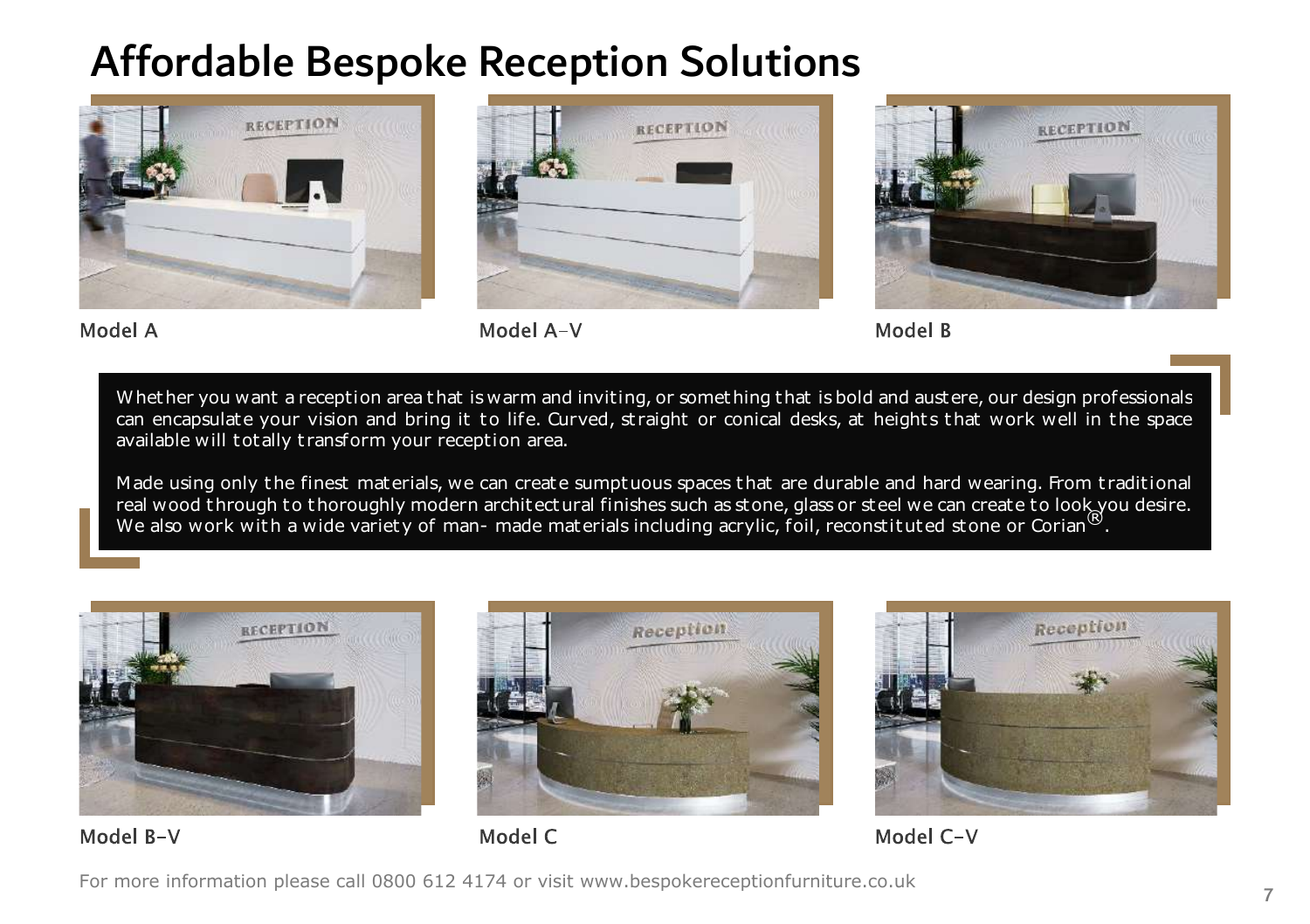Create a dramatic effect from the outset, with reception desks that capture the eye of every visitor. Sleek curves and premium finishes come together to create dramatic entrance spaces.

Behind the impressive frontage, our desks are also incredibly practical and can house computer desks, cable ports, shelves and even pedestals.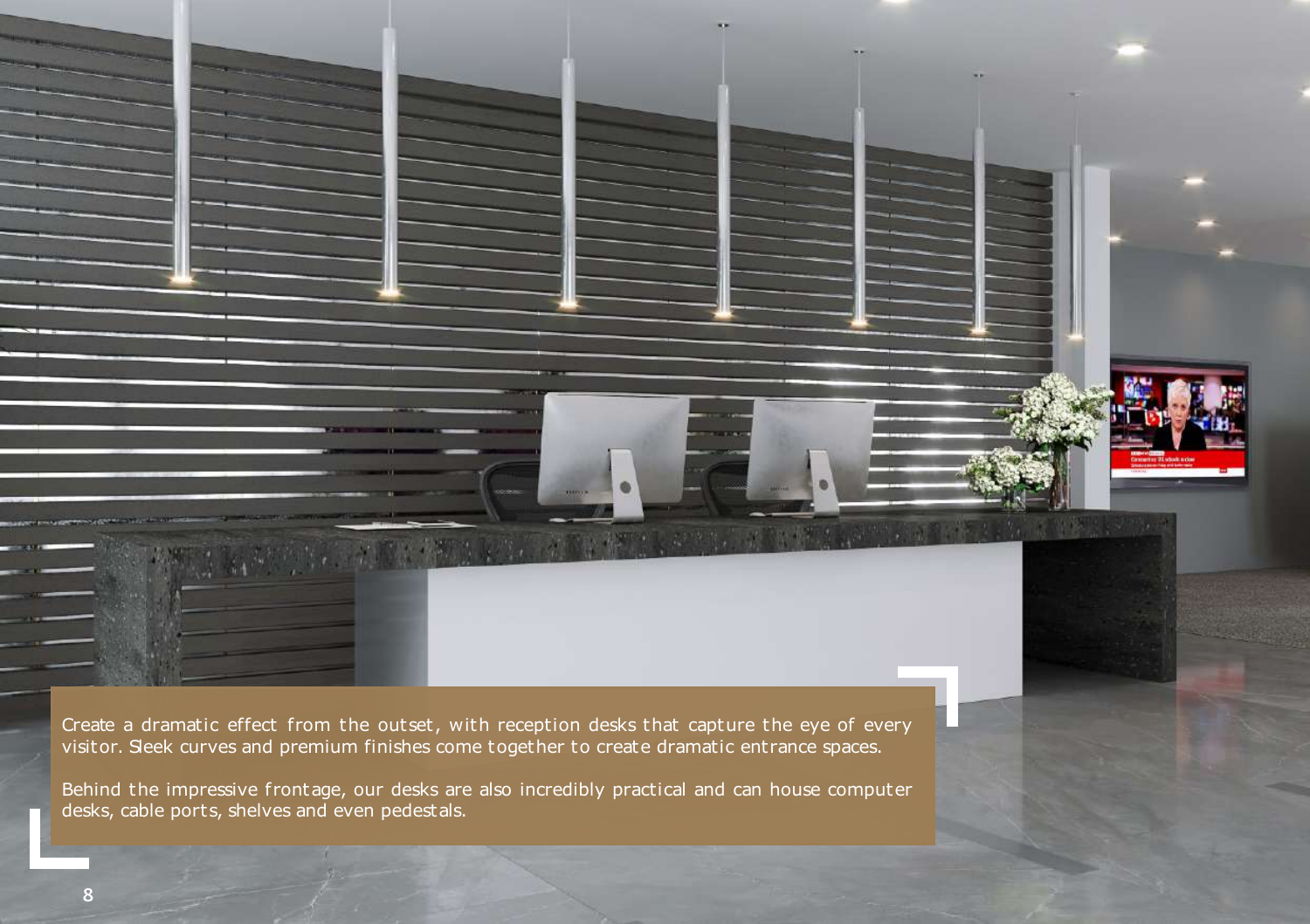#### Concept to Completion



Model D

Model E



We strive to deliver the very best individual reception desk solutions for your workspace. We can custom make desks that meet the size, finish and layout you are looking for. Our experienced design team will creat e visually impressive pieces of furniture that are striking and dramatic on the outside, while still offering a practical work station for your reception staff.

No matter how preliminary your brief may be, we can incorporate as much or as little detail as you need into the finished project . From accent lighting and LED lighting, through to logo design and branding and even access cont rol, our affordable reception desk solutions work harder for you.







Model G

Model H

Model I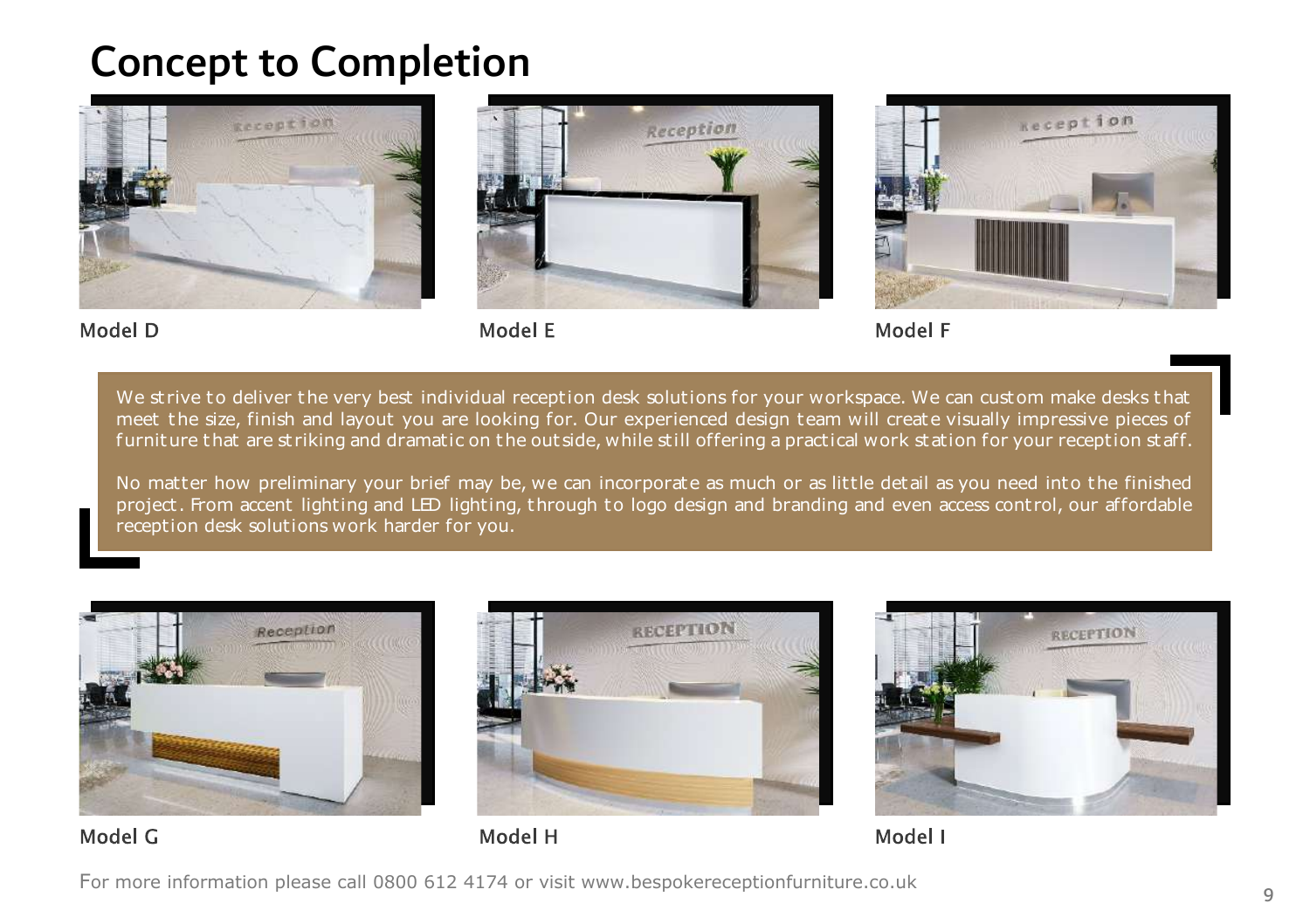We can create stunning reception desk areas that can be enhanced with further reception tables and pedestals that compliment any design.

Reception

For sleek and sophisticated yet effortlessly practical and hard wearing reception desk solutions, we are the first port of call for a variety of companies throughout the UK.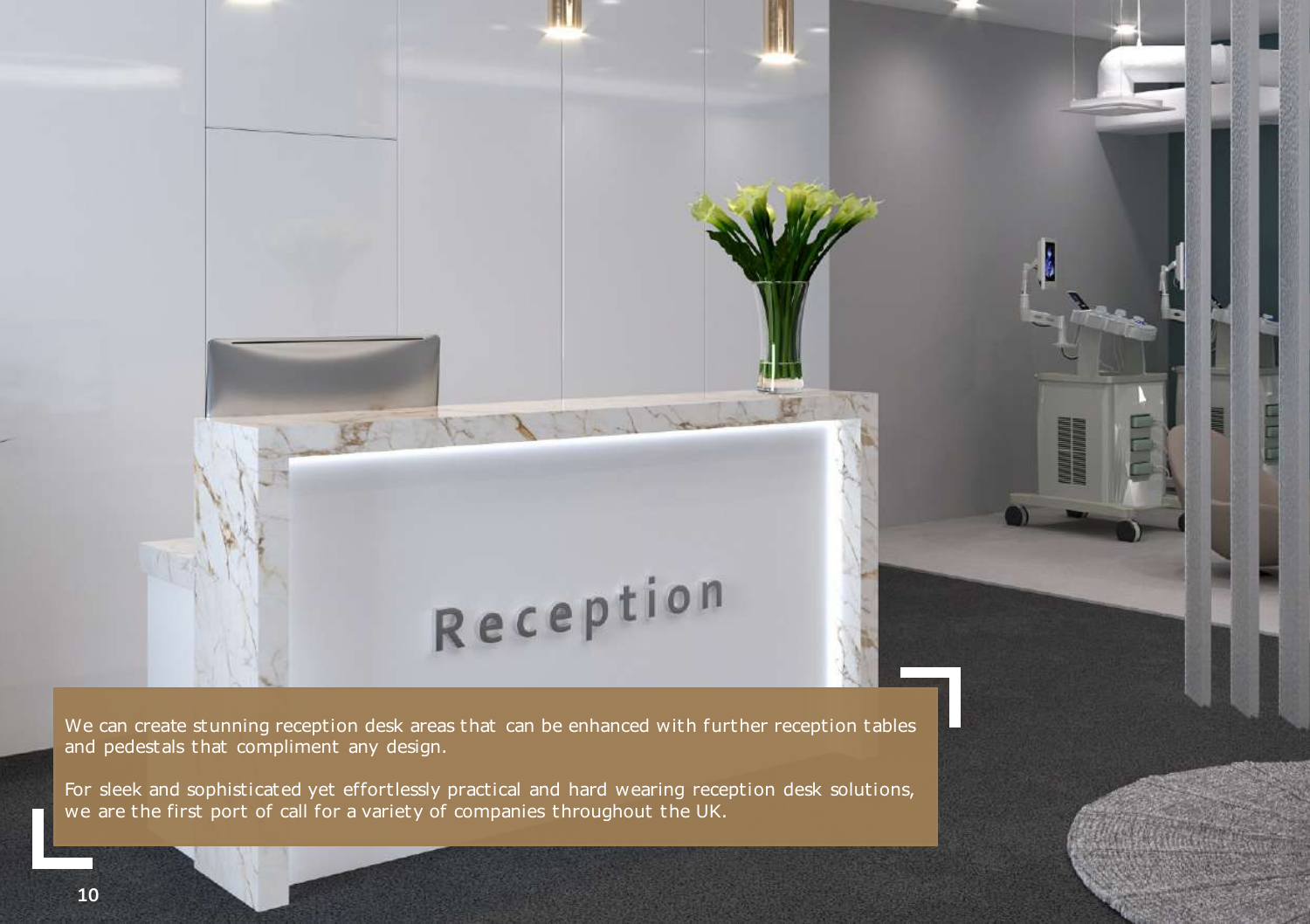#### Attention to Detail



Model I-B



Model I





It is our attention to detail that sets us apart from the competition. We are able to cleverly craft every aspect of your reception desk design, to create solutions that not only work with you, but also look and feel incredibly.

With behind the scenes extras like power ports, drawers, shelves and even the space for monitors, switchboards and other essential communication elements, your staff will have everything they need to seamlessly execute their daily duties.

High quality workmanship combined with the finest natural and man-made materials come together to create the most beautiful yet durable reception desk solutions available in the UK t oday.





Model O



Model O

Model R